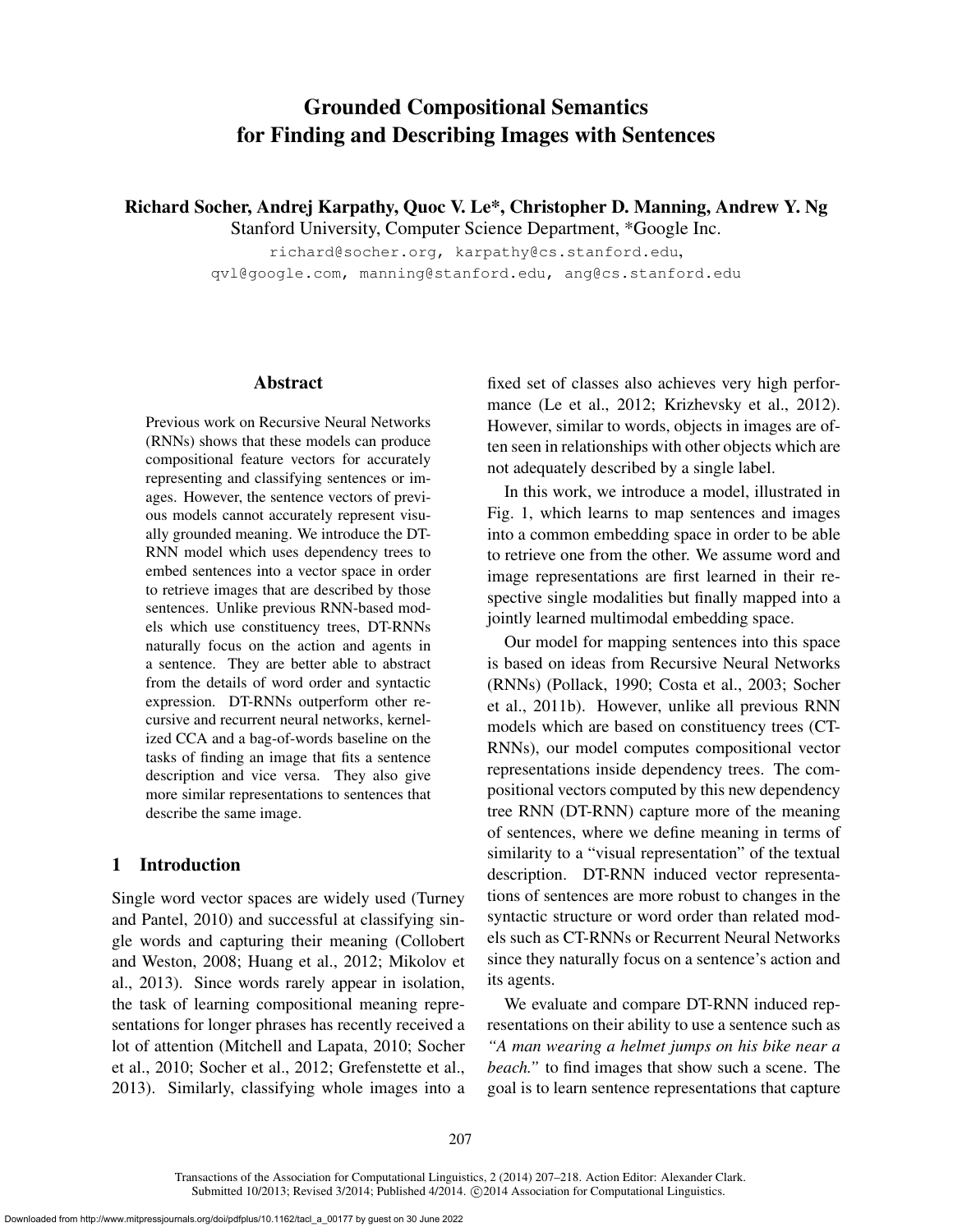

Figure 1: The DT-RNN learns vector representations for sentences based on their dependency trees. We learn to map the outputs of convolutional neural networks applied to images into the same space and can then compare both sentences and images. This allows us to query images with a sentence and give sentence descriptions to images.

the visual scene described and to find appropriate images in the learned, multi-modal sentence-image space. Conversely, when given a query image, we would like to find a description that goes beyond a single label by providing a correct sentence describing it, a task that has recently garnered a lot of attention (Farhadi et al., 2010; Ordonez et al., 2011; Kuznetsova et al., 2012). We use the dataset introduced by (Rashtchian et al., 2010) which consists of 1000 images, each with 5 descriptions. On all tasks, our model outperforms baselines and related models.

# 2 Related Work

The presented model is connected to several areas of NLP and vision research, each with a large amount of related work to which we can only do some justice given space constraints.

Semantic Vector Spaces and Their Compositionality. The dominant approach in semantic vector spaces uses distributional similarities of single words. Often, co-occurrence statistics of a word and its context are used to describe each word (Turney and Pantel, 2010; Baroni and Lenci, 2010), such as tf-idf. Most of the compositionality algorithms and related datasets capture two-word compositions. For instance, (Mitchell and Lapata, 2010) use twoword phrases and analyze similarities computed by vector addition, multiplication and others. Compositionality is an active field of research with many different models and representations being explored (Grefenstette et al., 2013), among many others. We compare to supervised compositional models that can learn task-specific vector representations such as constituency tree recursive neural networks (Socher et al., 2011b; Socher et al., 2011a), chain structured recurrent neural networks and other baselines. Another alternative would be to use CCG trees as a backbone for vector composition (K.M. Hermann, 2013).

Multimodal Embeddings. Multimodal embedding methods project data from multiple sources such as sound and video (Ngiam et al., 2011) or images and text. Socher et al. (Socher and Fei-Fei, 2010) project words and image regions into a common space using kernelized canonical correlation analysis to obtain state of the art performance in annotation and segmentation. Similar to our work, they use unsupervised large text corpora to learn semantic word representations. Among other recent work is that by Srivastava and Salakhutdinov (2012) who developed multimodal Deep Boltzmann Machines. Similar to their work, we use techniques from the broad field of deep learning to represent images and words.

Recently, single word vector embeddings have been used for zero shot learning (Socher et al., 2013c). Mapping images to word vectors enabled their system to classify images as depicting objects such as "cat" without seeing any examples of this class. Related work has also been presented at NIPS (Socher et al., 2013b; Frome et al., 2013). This work moves zero-shot learning beyond single categories per image and extends it to unseen phrases and full length sentences, making use of similar ideas of semantic spaces grounded in visual knowledge.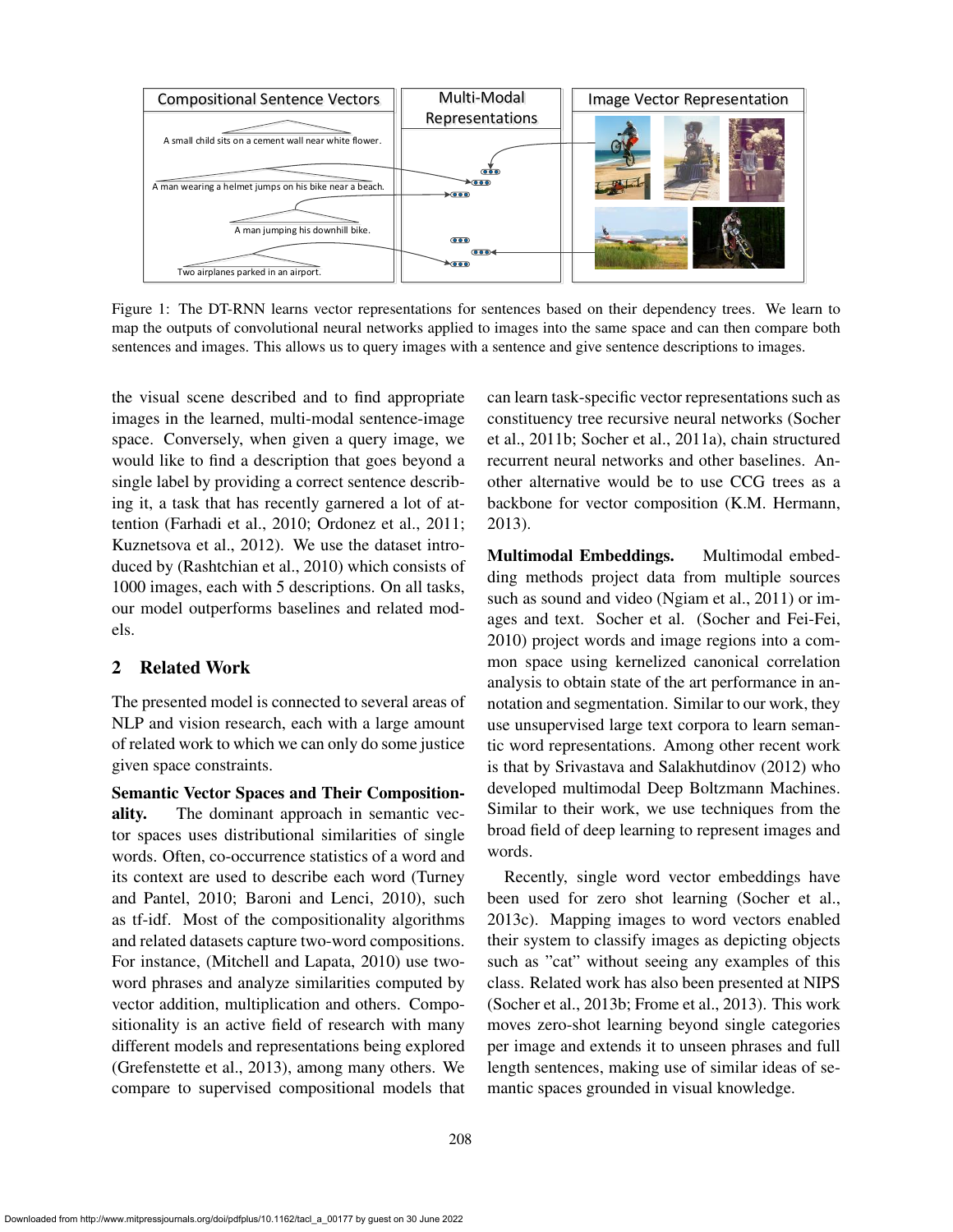Detailed Image Annotation. Interactions between images and texts is a growing research field. Early work in this area includes generating single words or fixed phrases from images (Duygulu et al., 2002; Barnard et al., 2003) or using contextual information to improve recognition (Gupta and Davis, 2008; Torralba et al., 2010).

Apart from a large body of work on single object image classification (Le et al., 2012), there is also work on attribute classification and other mid-level elements (Kumar et al., 2009), some of which we hope to capture with our approach as well.

Our work is close in spirit with recent work in describing images with more detailed, longer textual descriptions. In particular, Yao et al. (2010) describe images using hierarchical knowledge and humans in the loop. In contrast, our work does not require human interactions. Farhadi et al. (2010) and Kulkarni et al. (2011), on the other hand, use a more automatic method to parse images. For instance, the former approach uses a single triple of objects estimated for an image to retrieve sentences from a collection written to describe similar images. It forms representations to describe 1 object, 1 action, and 1 scene. Kulkarni et al. (2011) extends their method to describe an image with multiple objects. None of these approaches have used a compositional sentence vector representation and they require specific language generation techniques and sophisticated inference methods. Since our model is based on neural networks inference is fast and simple. Kuznetsova et al. (2012) use a very large parallel corpus to connect images and sentences. Feng and Lapata (2013) use a large dataset of captioned images and experiments with both extractive (search) and abstractive (generation) models.

Most related is the very recent work of Hodosh et al. (2013). They too evaluate using a ranking measure. In our experiments, we compare to kernelized Canonical Correlation Analysis which is the main technique in their experiments.

# 3 Dependency-Tree Recursive Neural **Networks**

In this section we first focus on the DT-RNN model that computes compositional vector representations for phrases and sentences of variable length and syntactic type. In section 5 the resulting vectors will then become multimodal features by mapping images that show what the sentence describes to the same space and learning both the image and sentence mapping jointly.

The most common way of building representations for longer phrases from single word vectors is to simply linearly average the word vectors. While this bag-of-words approach can yield reasonable performance in some tasks, it gives all the words the same weight and cannot distinguish important differences in simple visual descriptions such as *The bike crashed into the standing car.* vs. *The car crashed into the standing bike.*.

RNN models (Pollack, 1990; Goller and Küchler, 1996; Socher et al., 2011b; Socher et al., 2011a) provided a novel way of combining word vectors for longer phrases that moved beyond simple averaging. They combine vectors with an RNN in binary constituency trees which have potentially many hidden layers. While the induced vector representations work very well on many tasks, they also inevitably capture a lot of syntactic structure of the sentence. However, the task of finding images from sentence descriptions requires us to be more invariant to syntactic differences. One such example are activepassive constructions which can collapse words such as "by" in some formalisms (de Marneffe et al., 2006), relying instead on the semantic relationship of "agent". For instance, *The mother hugged her child.* and *The child was hugged by its mother.* should map to roughly the same visual space. Current Recursive and Recurrent Neural Networks do not exhibit this behavior and even bag of words representations would be influenced by the words *was* and *by*. The model we describe below focuses more on recognizing actions and agents and has the potential to learn representations that are invariant to active-passive differences.

# 3.1 DT-RNN Inputs: Word Vectors and Dependency Trees

In order for the DT-RNN to compute a vector representation for an ordered list of m words (a phrase or sentence), we map the single words to a vector space and then parse the sentence.

First, we map each word to a d-dimensional vector. We initialize these word vectors with the un-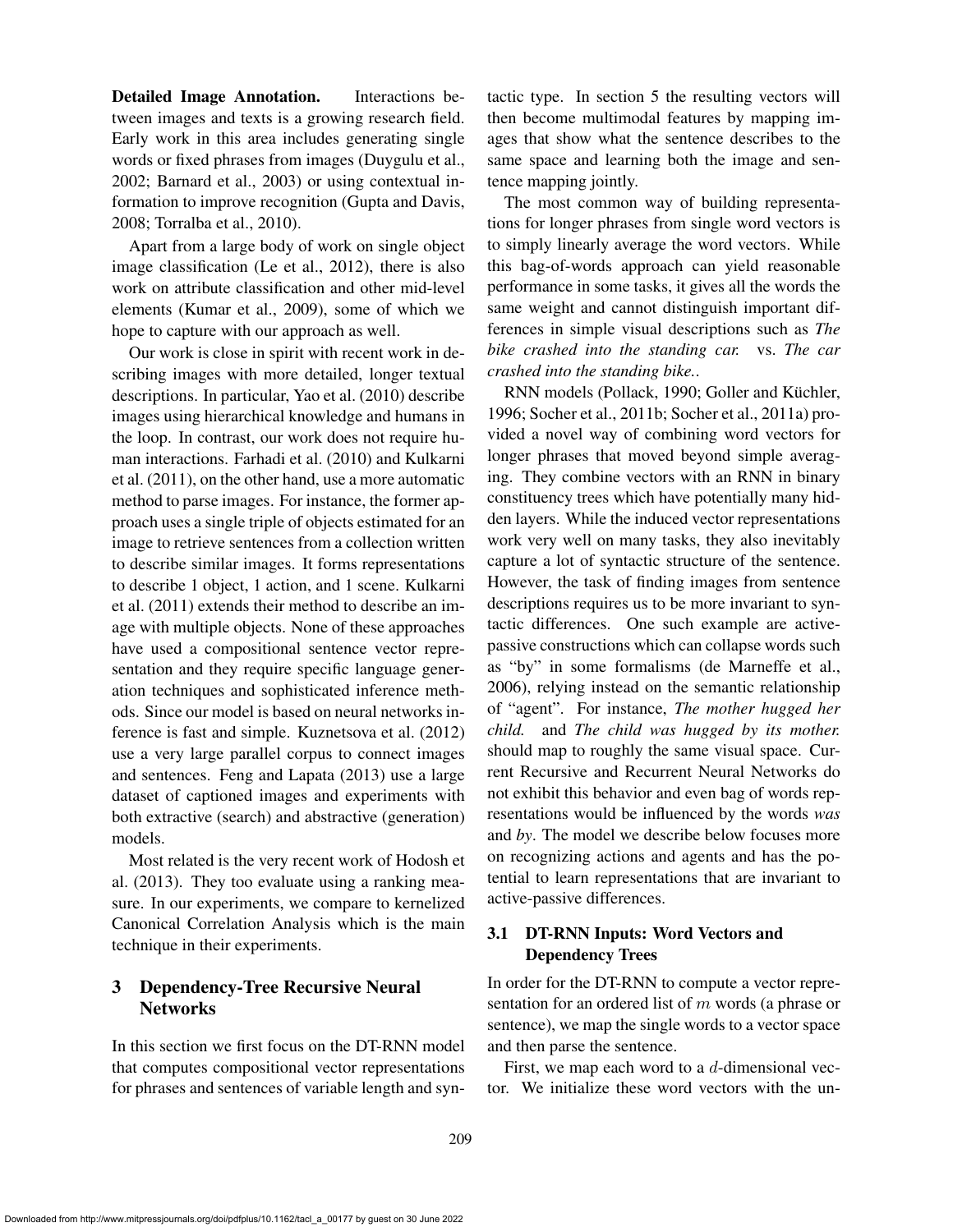

Figure 2: Example of a full dependency tree for a longer sentence. The DT-RNN will compute vector representations at every word that represents that word and an arbitrary number of child nodes. The final representation is computed at the *root* node, here at the verb *jumps*. Note that more important activity and object words are higher up in this tree structure.

supervised model of Huang et al. (2012) which can learn single word vector representations from both local and global contexts. The idea is to construct a neural network that outputs high scores for windows and documents that occur in a large unlabeled corpus and low scores for window-document pairs where one word is replaced by a random word. When such a network is optimized via gradient descent the derivatives backpropagate into a word embedding matrix A which stores word vectors as columns. In order to predict correct scores the vectors in the matrix capture co-occurrence statistics. We use  $d = 50$ in all our experiments. The embedding matrix  $X$ is then used by finding the column index  $i$  of each word:  $[w] = i$  and retrieving the corresponding column  $x_w$  from X. Henceforth, we represent an input sentence s as an ordered list of (word, vector) pairs:  $s = ((w_1, x_{w_1}), \ldots, (w_m, x_{w_m})).$ 

Next, the sequence of words  $(w_1, \ldots, w_m)$  is parsed by the dependency parser of de Marneffe et al. (2006). Fig. 2 shows an example. We can represent a dependency tree d of a sentence s as an ordered list of (child, parent) indices:  $d(s)$  =  $\{(i, j)\}\$ , where every child word in the sequence  $i = 1, \ldots, m$  is present and has any word  $j \in$  $\{1, \ldots, m\} \cup \{0\}$  as its parent. The root word has as its parent 0 and we notice that the same word can be a parent between zero and  $m$  number of times. Without loss of generality, we assume that these indices form a tree structure. To summarize, the input to the DT-RNN for each sentence is the pair  $(s, d)$ : the words and their vectors and the dependency tree.

#### 3.2 Forward Propagation in DT-RNNs

Given these two inputs, we now illustrate how the DT-RNN computes parent vectors. We will use the following sentence as a running example: *Students*<sup>1</sup> *ride*<sup>2</sup> *bikes*<sup>3</sup> *at*<sup>4</sup> *night*5*.* Fig. 3 shows its tree and computed vector representations. The depen-



Figure 3: Example of a DT-RNN tree structure for computing a sentence representation in a bottom up fashion.

dency tree for this sentence can be summarized by the following set of (child, parent) edges:  $d =$  $\{(1, 2), (2, 0), (3, 2), (4, 2), (5, 4)\}.$ 

The DT-RNN model will compute parent vectors at each word that include all the dependent (children) nodes in a bottom up fashion using a compositionality function  $g_{\theta}$  which is parameterized by all the model parameters  $\theta$ . To this end, the algorithm searches for nodes in a tree that have either (i) no children or (ii) whose children have already been computed and then computes the corresponding vector.

In our example, the words  $x_1, x_3, x_5$  are leaf nodes and hence, we can compute their corresponding hidden nodes via:

$$
h_c = g_{\theta}(x_c) = f(W_v x_c) \quad \text{for } c = 1, 3, 5, \quad (1)
$$

where we compute the hidden vector at position  $c$ via our general composition function  $g_{\theta}$ . In the case of leaf nodes, this composition function becomes simply a linear layer, parameterized by  $W_v \in \mathbb{R}^{n \times d}$ , followed by a nonlinearity. We cross-validate over using no nonlinearity  $(f = id)$ , tanh, sigmoid or rectified linear units ( $f = \max(0, x)$ , but generally find tanh to perform best.

The final sentence representation we want to compute is at  $h_2$ , however, since we still do not have  $h_4$ ,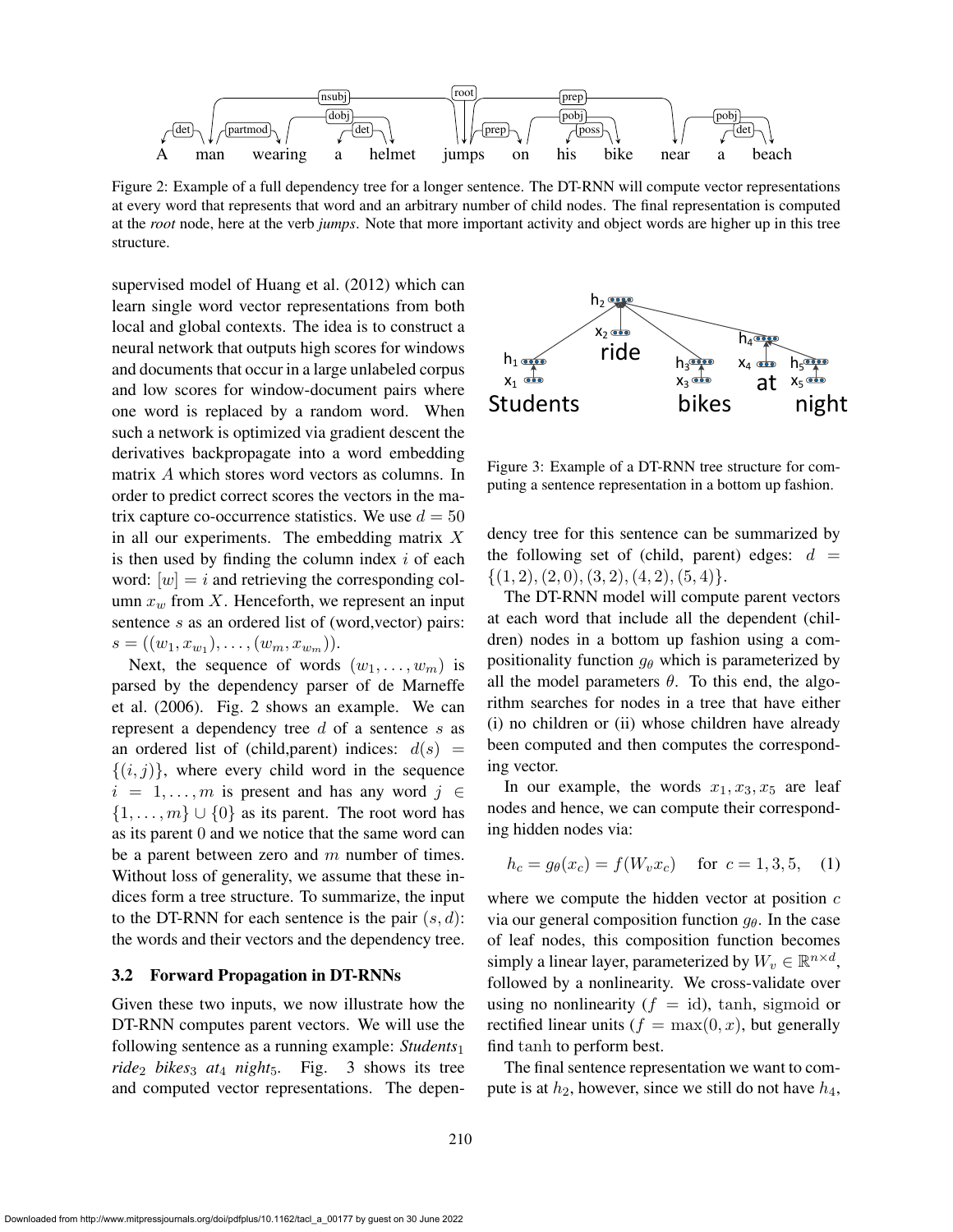we compute that one next:

$$
h_4 = g_\theta(x_4, h_5) = f(W_v x_4 + W_{r1} h_5), \quad (2)
$$

where we use the same  $W_v$  as before to map the word vector into hidden space but we now also have a linear layer that takes as input  $h_5$ , the only child of the fourth node. The matrix  $W_{r1} \in \mathbb{R}^{n \times n}$  is used because node 5 is the first child node on the right side of node 4. Generally, we have multiple matrices for composing with hidden child vectors from the right and left sides:  $W_r = (W_{r1}, \ldots, W_{rk_r})$  and  $W_{l} = (W_{l1}, \ldots, W_{lk_l})$ . The number of needed matrices is determined by the data by simply finding the maximum numbers of left  $k_l$  and right  $k_r$  children any node has. If at test time a child appeared at an even large distance (this does not happen in our test set), the corresponding matrix would be the identity matrix.

Now that all children of  $h_2$  have their hidden vectors, we can compute the final sentence representation via:

$$
h_2 = g_{\theta}(x_2, h_1, h_3, h_4) =
$$
  

$$
f(W_v x_2 + W_{l1}h_1 + W_{r1}h_3 + W_{r2}h_4).
$$
 (3)

Notice that the children are multiplied by matrices that depend on their location relative to the current node.

Another modification that improves the mean rank by approximately 6 in image search on the dev set is to weight nodes by the number of words underneath them and normalize by the sum of words under all children. This encourages the intuitive desideratum that nodes describing longer phrases are more important. Let  $\ell(i)$  be the number of leaf nodes (words) under node i and  $C(i, y)$  be the set of child nodes of node  $i$  in dependency tree  $y$ . The final composition function for a node vector  $h_i$  becomes:

$$
h_i = f\left(\frac{1}{\ell(i)} \left(W_v x_i + \sum_{j \in C(i)} \ell(j) W_{\text{pos}(i,j)} h_j\right)\right),\tag{4}
$$

where by definition  $\ell(i) = 1 + \sum_{j \in C(i)} \ell(j)$  and  $pos(i, j)$  is the relative position of child j with respect to node i, e.g.  $l1$  or  $r2$  in Eq. 3.

#### 3.3 Semantic Dependency Tree RNNs

An alternative is to condition the weight matrices on the semantic relations given by the dependency parser. We use the collapsed tree formalism of the Stanford dependency parser (de Marneffe et al., 2006). With such a semantic untying of the weights, the DT-RNN makes better use of the dependency formalism and could give active-passive reversals similar semantic vector representation. The equation for this semantic DT-RNN (SDT-RNN) is the same as the one above except that the matrices  $W_{\text{pos}(i,j)}$ are replaced with matrices based on the dependency relationship. There are a total of 141 unique such relationships in the dataset. However, most are very rare. For examples of semantic relationships, see Fig. 2 and the model analysis section 6.7.

This forward propagation can be used for computing compositional vectors and in Sec. 5 we will explain the objective function in which these are trained.

#### 3.4 Comparison to Previous RNN Models

The DT-RNN has several important differences to previous RNN models of Socher et al. (2011a) and (Socher et al., 2011b; Socher et al., 2011c). These constituency tree RNNs (CT-RNNs) use the following composition function to compute a hidden parent vector h from exactly two child vectors  $(c_1, c_2)$ in a binary tree:  $h = f$  $\frac{1}{2}$ W  $\lceil c_1 \rceil$  $\begin{pmatrix} c_1 \\ c_2 \end{pmatrix}$ , where  $W \in$  $\mathbb{R}^{d \times 2d}$  is the main parameter to learn. This can be rewritten to show the similarity to the DT-RNN as  $h = f(W_{11}c_1 + W_{r1}c_2)$ . However, there are several important differences.

Note first that in previous RNN models the parent vectors were of the same dimensionality to be recursively compatible and be used as input to the next composition. In contrast, our new model first maps single words into a hidden space and then parent nodes are composed from these hidden vectors. This allows a higher capacity representation which is especially helpful for nodes that have many children.

Secondly, the DT-RNN allows for  $n$ -ary nodes in the tree. This is an improvement that is possible even for constituency tree CT-RNNs but it has not been explored in previous models.

Third, due to computing parent nodes in constituency trees, previous models had the problem that words that are merged last in the tree have a larger weight or importance in the final sentence rep-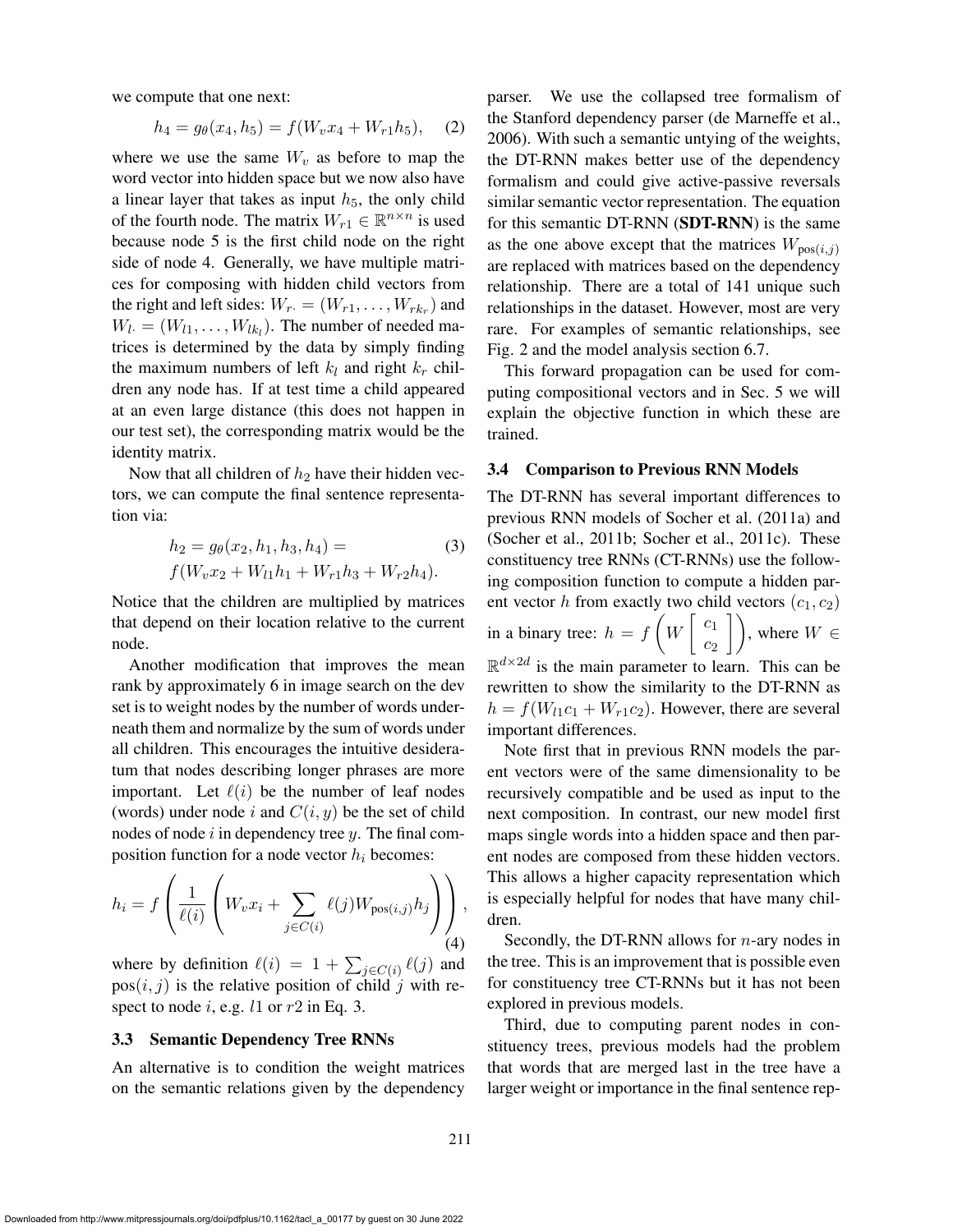

Figure 4: The architecture of the visual model. This model has 3 sequences of filtering, pooling and local contrast normalization layers. The learnable parameters are the filtering layer. The filters are not shared, i.e., the network is nonconvolutional.

resentation. This can be problematic since these are often simple non-content words, such as a leading 'But,'. While such single words can be important for tasks such as sentiment analysis, we argue that for describing visual scenes the DT-RNN captures the more important effects: The dependency tree structures push the central content words such as the main action or verb and its subject and object to be merged last and hence, by construction, the final sentence representation is more robust to less important adjectival modifiers, word order changes, etc.

Fourth, we allow some untying of weights depending on either how far away a constituent is from the current word or what its semantic relationship is.

Now that we can compute compositional vector representations for sentences, the next section describes how we represent images.

# 4 Learning Image Representations with Neural Networks

The image features that we use in our experiments are extracted from a deep neural network, replicated from the one described in (Le et al., 2012). The network was trained using both unlabeled data (random web images) and labeled data to classify 22,000 categories in ImageNet (Deng et al., 2009). We then used the features at the last layer, before the classifier, as the feature representation in our experiments. The dimension of the feature vector of the last layer is 4,096. The details of the model and its training procedures are as follows.

The architecture of the network can be seen in Figure 4. The network takes 200x200 pixel images as inputs and has 9 layers. The layers consist of three sequences of filtering, pooling and local contrast normalization (Jarrett et al., 2009). The pooling function is L2 pooling of the previous layer (taking the square of the filtering units, summing them up in a small area in the image, and taking the squareroot). The local contrast normalization takes inputs in a small area of the lower layer, subtracts the mean and divides by the standard deviation.

The network was first trained using an unsupervised objective: trying to reconstruct the input while keeping the neurons sparse. In this phase, the network was trained on 20 million images randomly sampled from the web. We resized a given image so that its short dimension has 200 pixels. We then cropped a fixed size 200x200 pixel image right at the center of the resized image. This means we may discard a fraction of the long dimension of the image.

After unsupervised training, we used ImageNet (Deng et al., 2009) to adjust the features in the entire network. The ImageNet dataset has 22,000 categories and 14 million images. The number of images in each category is equal across categories. The 22,000 categories are extracted from WordNet.

To speed up the supervised training of this network, we made a simple modification to the algorithm described in Le et al. (2012): adding a "bottleneck" layer in between the last layer and the classifier. to reduce the number of connections. We added one "bottleneck" layer which has 4,096 units in between the last layer of the network and the softmax layer. This newly-added layer is fully connected to the previous layer and has a linear activation function. The total number of connections of this network is approximately 1.36 billion.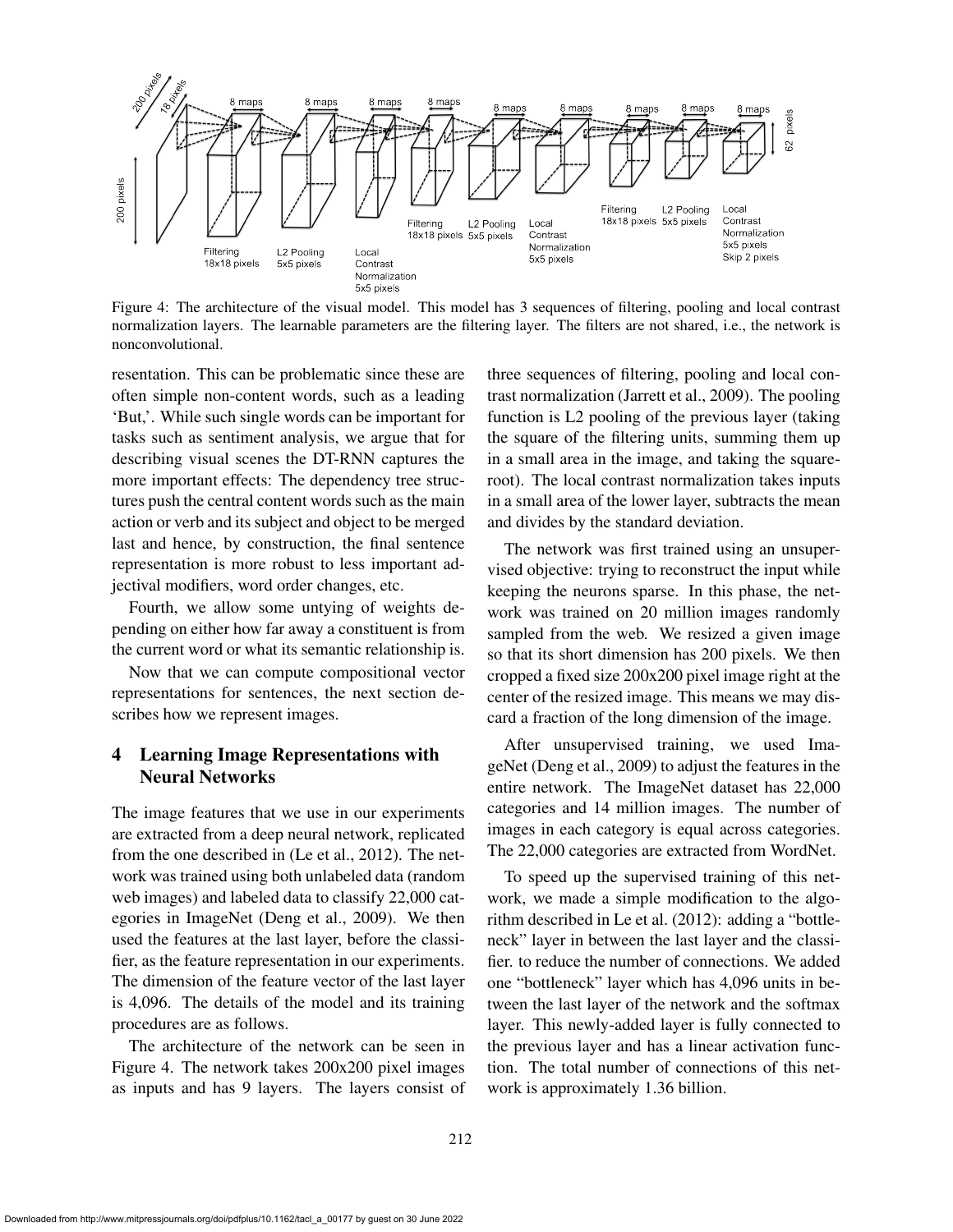The network was trained again using the supervised objective of classifying the 22,000 classes in ImageNet. Most features in the networks are local, which allows model parallelism. Data parallelism by asynchronous SGD was also employed as in Le et al. (2012). The entire training, both unsupervised and supervised, took 8 days on a large cluster of machines. This network achieves 18.3% precision@1 on the full ImageNet dataset (Release Fall 2011).

We will use the features at the bottleneck layer as the feature vector  $z$  of an image. Each scaled and cropped image is presented to our network. The network then performs a feedforward computation to compute the values of the bottleneck layer. This means that every image is represented by a fixed length vector of 4,096 dimensions. Note that during training, no aligned sentence-image data was used and the ImageNet classes do not fully intersect with the words used in our dataset.

#### 5 Multimodal Mappings

The previous two sections described how we can map sentences into a  $d = 50$ -dimensional space and how to extract high quality image feature vectors of 4096 dimensions. We now define our final multimodal objective function for learning joint imagesentence representations with these models. Our training set consists of  $N$  images and their feature vectors  $z_i$  and each image has 5 sentence descriptions  $s_{i1}, \ldots, s_{i5}$  for which we use the DT-RNN to compute vector representations. See Fig. 5 for examples from the dataset. For training, we use a maxmargin objective function which intuitively trains pairs of correct image and sentence vectors to have high inner products and incorrect pairs to have low inner products. Let  $v_i = W_I z_i$  be the mapped image vector and  $y_{ij} = DTRNN_{\theta}(s_{ij})$  the composed sentence vector. We define  $S$  to be the set of all sentence indices and  $S(i)$  the set of sentence indices corresponding to image i. Similarly,  $\mathcal I$  is the set of all image indices and  $\mathcal{I}(j)$  is the image index of sentence j. The set  $P$  is the set of all correct image-sentence training pairs  $(i, j)$ . The ranking cost function to minimize is then:  $J(W_I, \theta) =$ 

$$
\sum_{(i,j)\in\mathcal{P}} \sum_{c\in\mathcal{S}\backslash\mathcal{S}(i)} \max(0, \Delta - v_i^T y_j + v_i^T y_c)
$$
  
+ 
$$
\sum_{(i,j)\in\mathcal{P}} \sum_{c\in\mathcal{I}\backslash\mathcal{I}(j)} \max(0, \Delta - v_i^T y_j + v_c^T y_j),
$$
 (5)

where  $\theta$  are the language composition matrices, and both second sums are over other sentences coming from different images and vice versa. The hyperparameter  $\Delta$  is the margin. The margin is found via cross validation on the dev set and usually around 1.

The final objective also includes the regularization term  $\lambda/left(||\theta||_2^2 + ||W_I||_F)$ . Both the visual model and the word vector learning require a very large amount of training data and both have a huge number of parameters. Hence, to prevent overfitting, we assume their weights are fixed and only train the DT-RNN parameters  $W_I$ . If larger training corpora become available in the future, training both jointly becomes feasible and would present a very promising direction. We use a modified version of Ada-Grad (Duchi et al., 2011) for optimization of both  $W_I$  and the DT-RNN as well as the other baselines (except kCCA). Adagrad has achieved good performance previously in neural networks models (Dean et al., 2012; Socher et al., 2013a). We modify it by resetting all squared gradient sums to 1 every 5 epochs. With both images and sentences in the same multimodal space, we can easily query the model for similar images or sentences by finding the nearest neighbors in terms of negative inner products.

An alternative objective function is based on the squared loss  $J(W_I, \theta) = \sum_{(i,j) \in \mathcal{P}} ||v_i - y_j||_2^2$ . This requires an alternating minimization scheme that first trains only  $W_I$ , then fixes  $W_I$  and trains the DT-RNN weights  $\theta$  and then repeats this several times. We find that the performance with this objective function (paired with finding similar images using Euclidean distances) is worse for all models than the margin loss of Eq. 5. In addition kCCA also performs much better using inner products in the multimodal space.

#### 6 Experiments

We use the dataset of Rashtchian et al. (2010) which consists of 1000 images, each with 5 sentences. See Fig. 5 for examples.

We evaluate and compare the DT-RNN in three different experiments. First, we analyze how well the sentence vectors capture similarity in visual meaning. Then we analyze *Image Search with Query Sentences*: to query each model with a sentence in order to find an image showing that sen-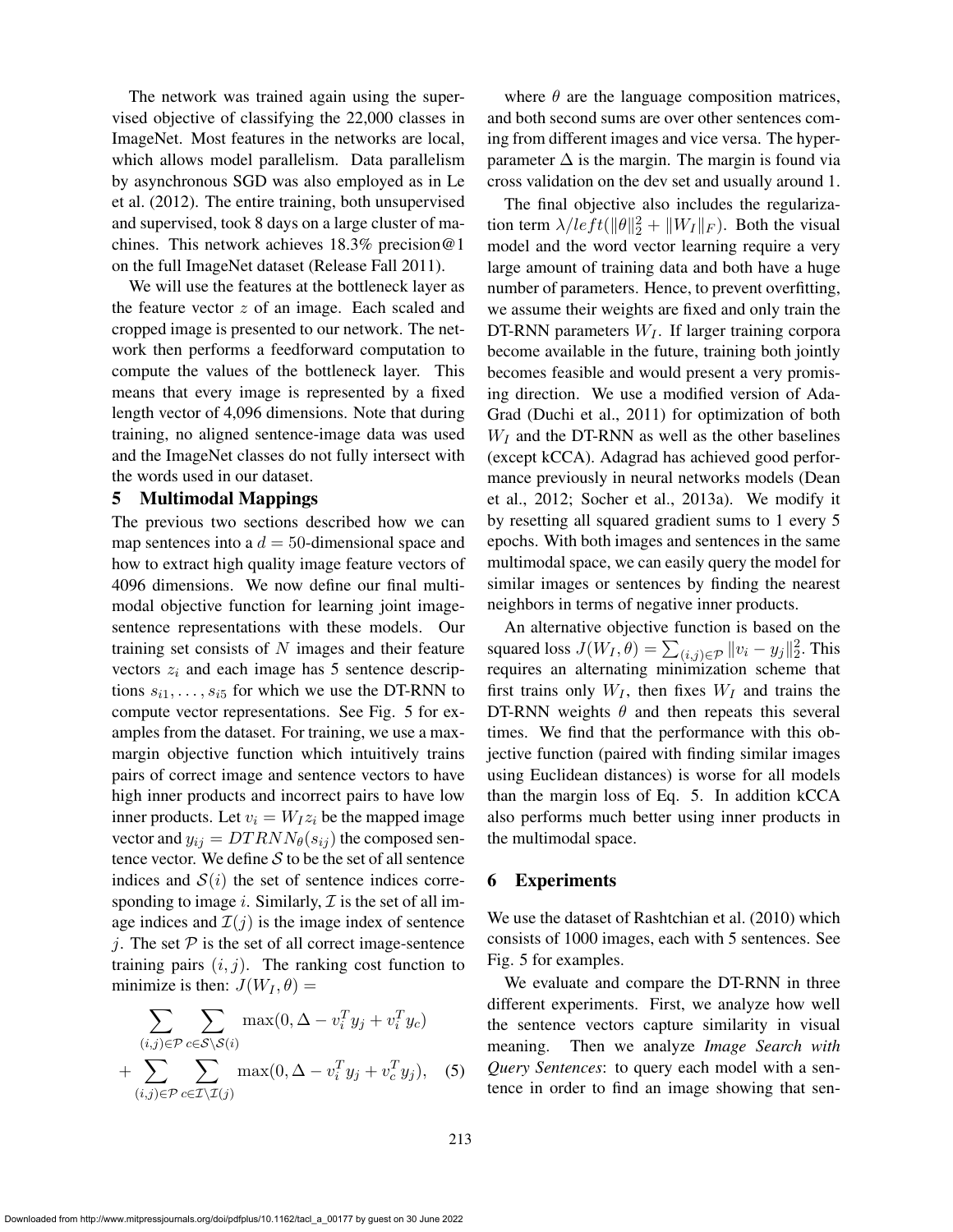

1. A woman and her dog watch the cameraman in their living with wooden floors.

2. A woman sitting on the couch while a black faced dog runs across the floor.

3. A woman wearing a backpack sits on a couch while a small dog runs on the hardwood floor next to her.

4. A women sitting on a sofa while a small Jack Russell walks towards the camera.

5. White and black small dog walks toward the camera while woman sits on couch, desk and computer seen

in the background as well as a pillow, teddy bear and moggie toy on the wood floor.



1. A man in a cowboy hat check approaches a small red sports car. 2. The back and left side of a red Ferrari and two men admiring it. 3. The sporty car is admired by passer by. 4. Two men next to a red sports car in a parking lot.

5. Two men stand beside a red sports car.

Figure 5: Examples from the dataset of images and their sentence descriptions (Rashtchian et al., 2010). Sentence length varies greatly and different objects can be mentioned first. Hence, models have to be invariant to word ordering.

tence's visual 'meaning.' The last experiment *Describing Images by Finding Suitable Sentences* does the reverse search where we query the model with an image and try to find the closest textual description in the embedding space.

In our comparison to other methods we focus on those models that can also compute fixed, continuous vectors for sentences. In particular, we compare to the RNN model on constituency trees of Socher et al. (2011a), a standard recurrent neural network; a simple bag-of-words baseline which averages the words. All models use the word vectors provided by Huang et al. (2012) and do not update them as discussed above. Models are trained with their corresponding gradients and backpropagation techniques. A standard recurrent model is used where the hidden vector at word index  $t$  is computed from the hidden vector at the previous time step and the current word vector:  $h_t = f(W_h h_{t-1} + W_x x_t)$ . During training, we take the last hidden vector of the sentence chain and propagate the error into that. It is also this vector that is used to represent the sentence.

Other possible comparisons are to the very different models mentioned in the related work section. These models use a lot more task-specific engineering, such as running object detectors with bounding boxes, attribute classifiers, scene classifiers, CRFs for composing the sentences, etc. Another line of work uses large sentence-image aligned resources (Kuznetsova et al., 2012), whereas we focus on easily obtainable training data of each modality separately and a rather small multimodal corpus.

In our experiments we split the data into 800 training, 100 development and 100 test images. Since there are 5 sentences describing each image, we have 4000 training sentences and 500 testing sentences. The dataset has 3020 unique words, half of which only appear once. Hence, the unsupervised, pre-trained semantic word vector representations are crucial. Word vectors are not fine tuned during training. Hence, the main parameters are the DT-RNN's  $W_l$ ,  $W_r$  or the semantic matrices of which there are 141 and the image mapping  $W_I$ . For both DT-RNNs the weight matrices are initialized to block identity matrices plus Gaussian noise. Word vectors and hidden vectors are set o length 50. Using the development split, we found  $\lambda = 0.08$  and the learning rate of AdaGrad to 0.0001. The best model uses a margin of  $\Delta = 3$ .

Inspired by Socher and Fei-Fei (2010) and Hodosh et al. (2013) we also compare to kernelized Canonical Correlation Analysis (kCCA). We use the average of word vectors for describing sentences and the same powerful image vectors as before. We use the code of Socher and Fei-Fei (2010). Technically, one could combine the recently introduced deep CCA Andrew et al. (2013) and train the recursive neural network architectures with the CCA objective. We leave this to future work. With linear kernels, kCCA does well for image search but is worse for sentence self similarity and describing images with sentences close-by in embedding space. All other models are trained by replacing the DT-RNN function in Eq. 5.

# 6.1 Similarity of Sentences Describing the Same Image

In this experiment, we first map all 500 sentences from the test set into the multi-modal space. Then for each sentence, we find the nearest neighbor sen-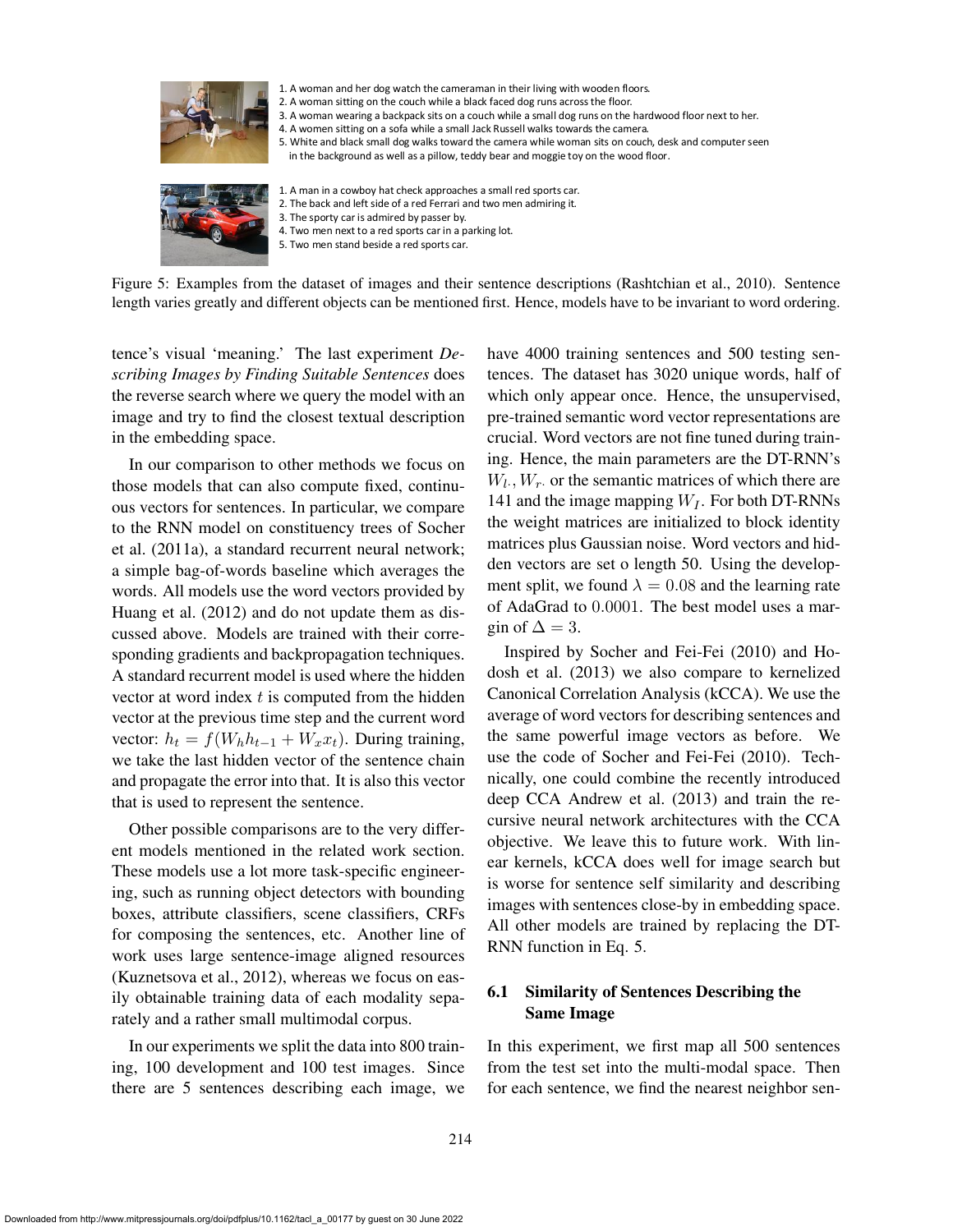| Sentences Similarity for Image |           | Image Search        |           | <b>Describing Images</b> |           |
|--------------------------------|-----------|---------------------|-----------|--------------------------|-----------|
| Model                          | Mean Rank | Model               | Mean Rank | Model                    | Mean Rank |
| Random                         | 101.1     | Random              | 52.1      | Random                   | 92.1      |
| <b>BoW</b>                     | 11.8      | <b>BoW</b>          | 14.6      | <b>BoW</b>               | 21.1      |
| <b>CT-RNN</b>                  | 15.8      | <b>CT-RNN</b>       | 16.1      | <b>CT-RNN</b>            | 23.9      |
| <b>Recurrent NN</b>            | 18.5      | <b>Recurrent NN</b> | 19.2      | <b>Recurrent NN</b>      | 27.1      |
| kCCA                           | 10.7      | kCCA                | 15.9      | kCCA                     | 18.0      |
| DT-RNN                         | 11.1      | DT-RNN              | 13.6      | DT-RNN                   | 19.2      |
| <b>SDT-RNN</b>                 | 10.5      | <b>SDT-RNN</b>      | 12.5      | <b>SDT-RNN</b>           | 16.9      |

Table 1: Left: Comparison of methods for sentence similarity judgments. Lower numbers are better since they indicate that sentences describing the same image rank more highly (are closer). The ranks are out of the 500 sentences in the test set. Center: Comparison of methods for image search with query sentences. Shown is the average rank of the single correct image that is being described. Right: Average rank of a correct sentence description for a query image.

tences in terms of inner products. We then sort these neighbors and record the rank or position of the nearest sentence *that describes the same image*. If all the images were very unique and the visual descriptions close-paraphrases and consistent, we would expect a very low rank. However, usually a handful of images are quite similar (for instance, there are various images of airplanes flying, parking, taxiing or waiting on the runway) and sentence descriptions can vary greatly in detail and specificity for the same image.

Table 1 (left) shows the results. We can see that averaging the high quality word vectors already captures a lot of similarity. The chain structure of a standard recurrent neural net performs worst since its representation is dominated by the last words in the sequence which may not be as important as earlier words.

#### 6.2 Image Search with Query Sentences

This experiment evaluates how well we can find images that display the visual meaning of a given sentence. We first map a query sentence into the vector space and then find images in the same space using simple inner products. As shown in Table 1 (center), the new DT-RNN outperforms all other models.

# 6.3 Describing Images by Finding Suitable Sentences

Lastly, we repeat the above experiments but with roles reversed. For an image, we search for suitable textual descriptions again simply by finding closeby sentence vectors in the multi-modal embedding space. Table 1 (right) shows that the DT-RNN again outperforms related models. Fig. 2assigned to im-

| Image Search        |       | <b>Describing Images</b> |       |  |
|---------------------|-------|--------------------------|-------|--|
| Model               | mRank | Model                    | mRank |  |
| <b>BoW</b>          | 24.7  | <b>BoW</b>               | 30.7  |  |
| <b>CT-RNN</b>       | 22.2. | <b>CT-RNN</b>            | 29.4  |  |
| <b>Recurrent NN</b> | 28.4  | <b>Recurrent NN</b>      | 31.4  |  |
| kCCA                | 13.7  | kCCA                     | 38.0  |  |
| DT-RNN              | 13.3  | DT-RNN                   | 26.8  |  |
| <b>SDT-RNN</b>      | 15.8  | <b>SDT-RNN</b>           | 37.5  |  |

Table 2: Results of multimodal ranking when models are trained with a squared error loss and using Euclidean distance in the multimodal space. Better performance is reached for all models when trained in a max-margin loss and using inner products as in the previous table.

ages. The average ranking of 25.3 for a correct sentence description is out of 500 possible sentences. A random assignment would give an average ranking of 100.

# 6.4 Analysis: Squared Error Loss vs. Margin Loss

We analyze the influence of the multimodal loss function on the performance. In addition, we compare using Euclidean distances instead of inner products. Table 2 shows that performance is worse for all models in this setting.

#### 6.5 Analysis: Recall at  $n$  vs Mean Rank

Hodosh et al. (2013) and other related work use recall at  $n$  as an evaluation measure. Recall at  $n$  captures how often one of the top  $n$  closest vectors were a correct image or sentence and gives a good intuition of how a model would perform in a ranking task that presents  $n$  such results to a user. Below, we compare three commonly used and high performing models: bag of words, kCCA and our SDT-RNN on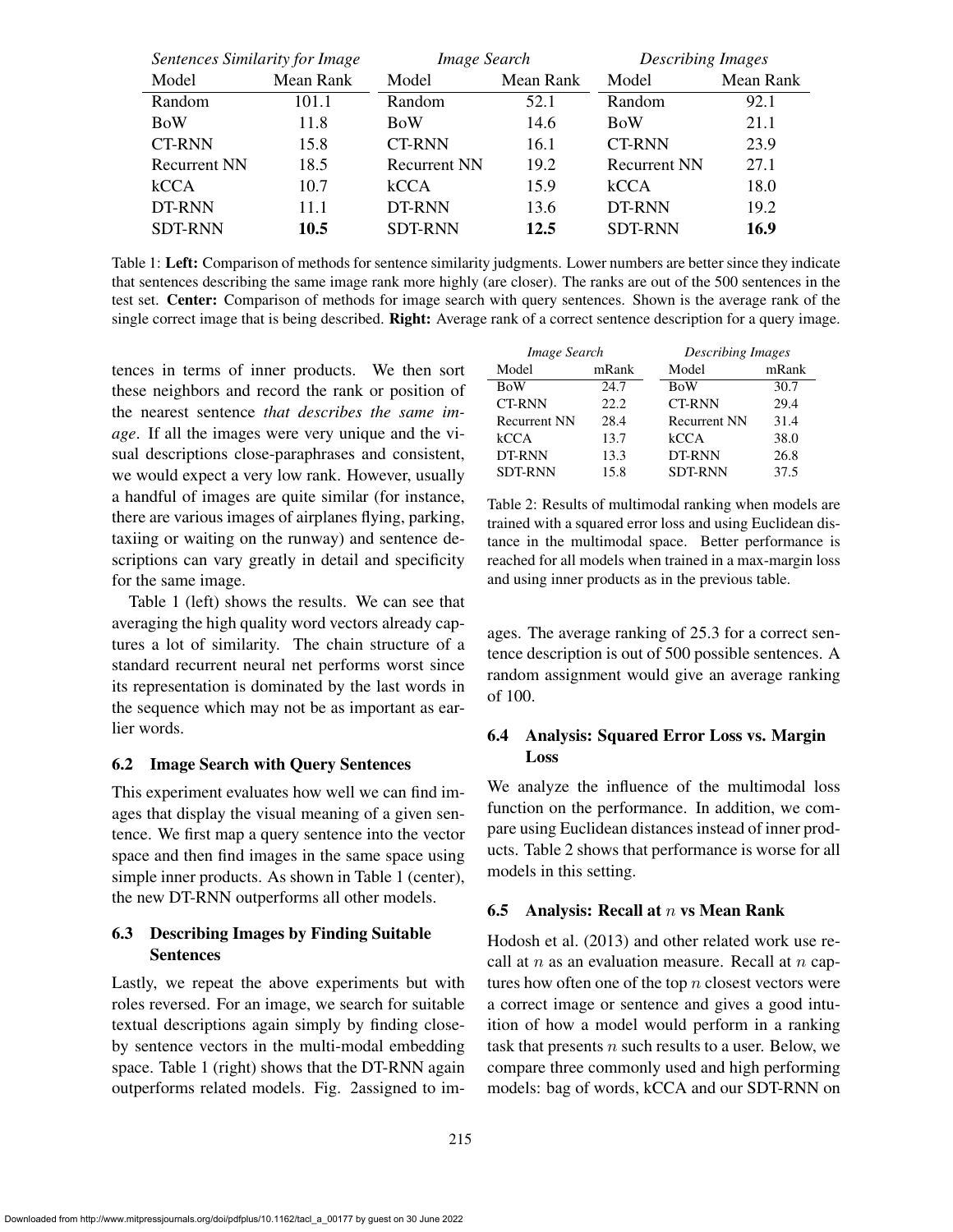

gray convertible sports car is parked in front of the trees. A close-up view of the headlights of a blue old-fashioned car. Black shiny sports car parked on concrete driveway. Five cows grazing on a patch of grass between two roadways.

A jockey rides a brown and white horse in a dirt corral. A young woman is riding a Bay hose in a dirt riding-ring. A white bird pushes a miniature teal shopping cart. A person rides a brown horse.

A motocross bike with rider flying through the air. White propeller plane parked in middle of grassy field. The white jet with its landing gear down flies in the blue sky. An elderly woman catches a ride on the back of the bicycle.



A green steam train running down the tracks. Steamy locomotive speeding thou the forest. A steam engine comes down a train track near trees. A double decker bus is driving by Big Ben in London.



People in an outrigger canoe sail on emerald green water. Two people sailing a small white sail boat. behind a cliff, a boat sails away

Tourist move in on Big Ben on a typical overcast London day.

A group of people sitting around a table on a porch. A group of four people walking past a giant mushroom. A man and women smiling for the camera in a kitchen. A group of men sitting around a table drinking while a man behind stands pointing.

Figure 6: Images and their sentence descriptions assigned by the DT-RNN.

| Image Search             |                   |      |                |               |  |  |  |  |
|--------------------------|-------------------|------|----------------|---------------|--|--|--|--|
| Model                    | mRank $\triangle$ | R@1  | $R@5$ $\nabla$ | $R@10 \nabla$ |  |  |  |  |
| <b>BoW</b>               | 14.6              | 15.8 | 42.2           | 60.0          |  |  |  |  |
| kCCA                     | 15.9              | 16.4 | 41.4           | 58.0          |  |  |  |  |
| <b>SDT-RNN</b>           | 12.5              | 16.4 | 46.6           | 65.6          |  |  |  |  |
| <b>Describing Images</b> |                   |      |                |               |  |  |  |  |
| <b>BoW</b>               | 21.1              | 19.0 | 38.0           | 57.0          |  |  |  |  |
| kCCA                     | 18.0              | 21.0 | 47.0           | 61.0          |  |  |  |  |
| <b>SDT-RNN</b>           | 16.9              | 23.0 | 45.0           | 63.0          |  |  |  |  |

Table 3: Evaluation comparison between mean rank of the closest correct image or sentence (lower is better  $\triangle$ ) with recall at different thresholds (higher is better,  $\nabla$ ). With one exception (R@5, bottom table), the SDT-RNN outperforms the other two models and all other models we did not include here.

this different metric. Table 3 shows that the measures do correlate well and the SDT-RNN also performs best on the multimodal ranking tasks when evaluated with this measure.

# 6.6 Error Analysis

In order to understand the main problems with the composed sentence vectors, we analyze the sentences that have the worst nearest neighbor rank between each other. We find that the main failure mode of the SDT-RNN occurs when a sentence that should describe the same image does not use a verb but the other sentences of that image do include a verb. For example, the following sentence pair has vectors that are very far apart from each other even though they are supposed to describe the same image:

- 1. A blue and yellow airplane flying straight down while emitting white smoke
- 2. Airplane in dive position

Generally, as long as both sentences either have a verb or do not, the SDT-RNN is more robust to different sentence lengths than bag of words representations.

# 6.7 Model Analysis: Semantic Composition Matrices

The best model uses composition matrices based on semantic relationships from the dependency parser. We give some insights into what the model learns by listing the composition matrices with the largest Frobenius norms. Intuitively, these matrices have learned larger weights that are being multiplied with the child vector in the tree and hence that child will have more weight in the final composed parent vector. In decreasing order of Frobenius norm, the relationship matrices are: nominal subject, possession modifier (e.g. their), passive auxiliary, preposition at, preposition in front of, passive auxiliary, passive nominal subject, object of preposition, preposition in and preposition on.

The model learns that nouns are very important as well as their spatial prepositions and adjectives.

# 7 Conclusion

We introduced a new recursive neural network model that is based on dependency trees. For evaluation, we use the challenging task of mapping sentences and images into a common space for finding one from the other. Our new model outperforms baselines and other commonly used models that can compute continuous vector representations for sentences. In comparison to related models, the DT-RNN is more invariant and robust to surface changes such as word order.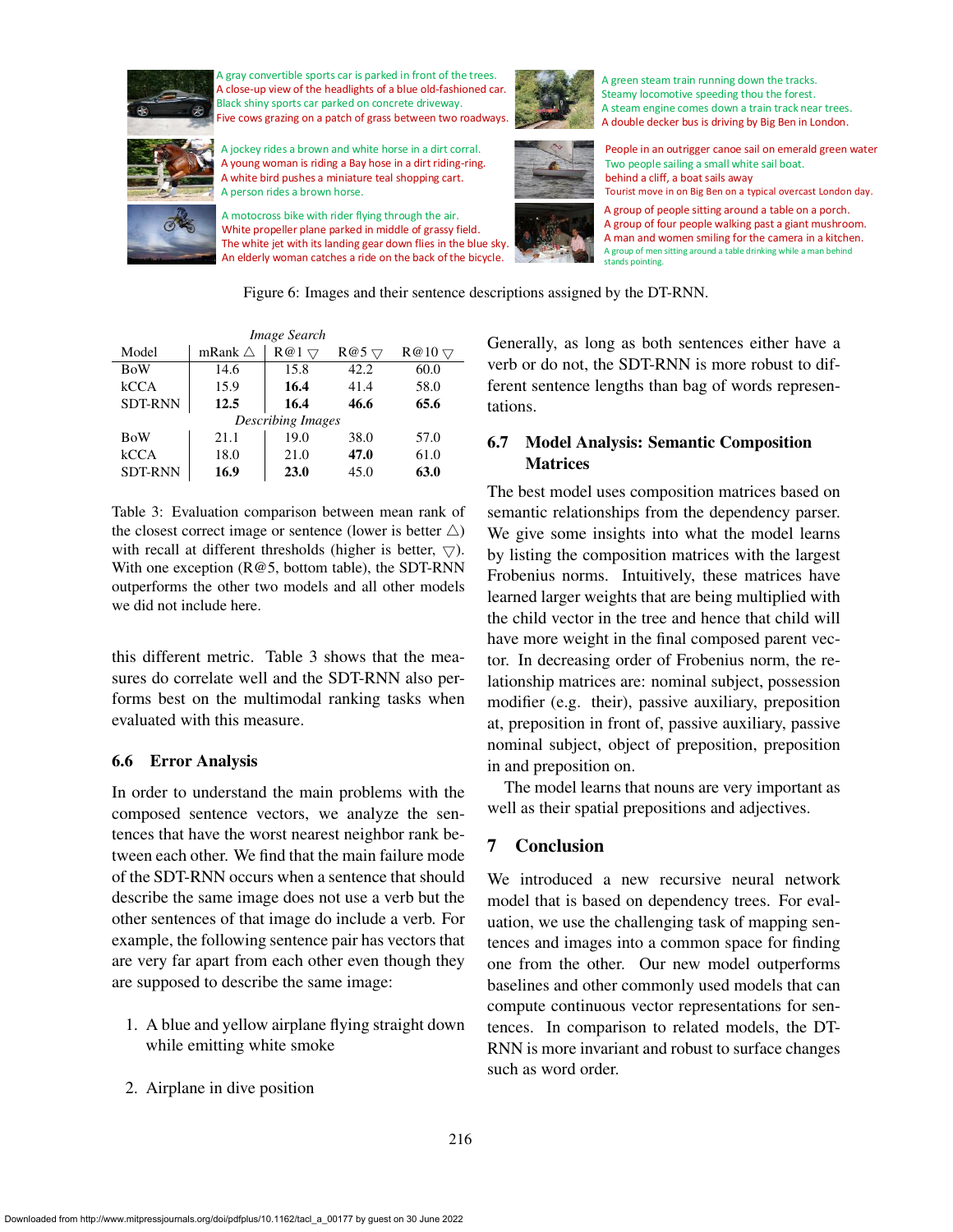#### References

- G. Andrew, R. Arora, K. Livescu, and J. Bilmes. 2013. Deep canonical correlation analysis. In *ICML*, Atlanta, Georgia.
- K. Barnard, P. Duygulu, N. de Freitas, D. Forsyth, D. Blei, and M. Jordan. 2003. Matching words and pictures. *JMLR*.
- M. Baroni and A. Lenci. 2010. Distributional memory: A general framework for corpus-based semantics. *Computational Linguistics*, 36(4):673–721.
- R. Collobert and J. Weston. 2008. A unified architecture for natural language processing: deep neural networks with multitask learning. In *Proceedings of ICML*, pages 160–167.
- F. Costa, P. Frasconi, V. Lombardo, and G. Soda. 2003. Towards incremental parsing of natural language using recursive neural networks. *Applied Intelligence*.
- M. de Marneffe, B. MacCartney, and C. D. Manning. 2006. Generating typed dependency parses from phrase structure parses. In *LREC*.
- J. Dean, G. S. Corrado, R. Monga, K. Chen, M. Devin, Q. V. Le, M. Z. Mao, M. Ranzato, A. Senior, P. Tucker, K. Yang, and A.Y. Ng. 2012. Large scale distributed deep networks. In *NIPS*.
- J. Deng, W. Dong, R. Socher, L.-J. Li, K. Li, and L. Fei-Fei. 2009. ImageNet: A Large-Scale Hierarchical Image Database. In *CVPR*.
- J. Duchi, E. Hazan, and Y. Singer. 2011. Adaptive subgradient methods for online learning and stochastic optimization. *JMLR*, 12, July.
- P. Duygulu, K. Barnard, N. de Freitas, and D. Forsyth. 2002. Object recognition as machine translation. In *ECCV*.
- A. Farhadi, M. Hejrati, M. A. Sadeghi, P. Young, C. Rashtchian, J. Hockenmaier, and D. Forsyth. 2010. Every picture tells a story: Generating sentences from images. In *ECCV*.
- Y. Feng and M. Lapata. 2013. Automatic caption generation for news images. *IEEE Trans. Pattern Anal. Mach. Intell.*, 35.
- A. Frome, G. Corrado, J. Shlens, S. Bengio, J. Dean, M. Ranzato, and T. Mikolov. 2013. Devise: A deep visual-semantic embedding model. In *NIPS*.
- C. Goller and A. Küchler. 1996. Learning taskdependent distributed representations by backpropagation through structure. In *Proceedings of the International Conference on Neural Networks*.
- E. Grefenstette, G. Dinu, Y.-Z. Zhang, M. Sadrzadeh, and M. Baroni. 2013. Multi-step regression learning for compositional distributional semantics. In *IWCS*.
- A. Gupta and L. S. Davis. 2008. Beyond nouns: Exploiting prepositions and comparative adjectives for learning visual classifiers. In *ECCV*.
- M. Hodosh, P. Young, and J. Hockenmaier. 2013. Framing image description as a ranking task: Data, models and evaluation metrics. *J. Artif. Intell. Res. (JAIR)*, 47:853–899.
- E. H. Huang, R. Socher, C. D. Manning, and A. Y. Ng. 2012. Improving Word Representations via Global Context and Multiple Word Prototypes. In *ACL*.
- K. Jarrett, K. Kavukcuoglu, M.A. Ranzato, and Y. Le-Cun. 2009. What is the best multi-stage architecture for object recognition? In *ICCV*.
- P. Blunsom. K.M. Hermann. 2013. The role of syntax in vector space models of compositional semantics. In *ACL*.
- A. Krizhevsky, I. Sutskever, and G. E. Hinton. 2012. Imagenet classification with deep convolutional neural networks. In *NIPS*.
- G. Kulkarni, V. Premraj, S. Dhar, S. Li, Y. Choi, A. C. Berg, and T. L. Berg. 2011. Baby talk: Understanding and generating image descriptions. In *CVPR*.
- N. Kumar, A. C. Berg, P. N. Belhumeur, , and S. K. Nayar. 2009. Attribute and simile classifiers for face verification. In *ICCV*.
- P. Kuznetsova, V. Ordonez, A. C. Berg, T. L. Berg, and Yejin Choi. 2012. Collective generation of natural image descriptions. In *ACL*.
- Q. V. Le, M.A. Ranzato, R. Monga, M. Devin, K. Chen, G.S. Corrado, J. Dean, and A. Y. Ng. 2012. Building high-level features using large scale unsupervised learning. In *ICML*.
- T. Mikolov, W. Yih, and G. Zweig. 2013. Linguistic regularities in continuous spaceword representations. In *HLT-NAACL*.
- J. Mitchell and M. Lapata. 2010. Composition in distributional models of semantics. *Cognitive Science*, 34(8):1388–1429.
- J. Ngiam, A. Khosla, M. Kim, J. Nam, H. Lee, and A.Y. Ng. 2011. Multimodal deep learning. In *ICML*.
- V. Ordonez, G. Kulkarni, and T. L. Berg. 2011. Im2text: Describing images using 1 million captioned photographs. In *NIPS*.
- J. B. Pollack. 1990. Recursive distributed representations. *Artificial Intelligence*, 46, November.
- C. Rashtchian, P. Young, M. Hodosh, and J. Hockenmaier. 2010. Collecting image annotations using Amazon's Mechanical Turk. In *Workshop on Creating Speech and Language Data with Amazon's MTurk*.
- R. Socher and L. Fei-Fei. 2010. Connecting modalities: Semi-supervised segmentation and annotation of images using unaligned text corpora. In *CVPR*.
- R. Socher, C. D. Manning, and A. Y. Ng. 2010. Learning continuous phrase representations and syntactic parsing with recursive neural networks. In *Proceedings of the NIPS-2010 Deep Learning and Unsupervised Feature Learning Workshop*.